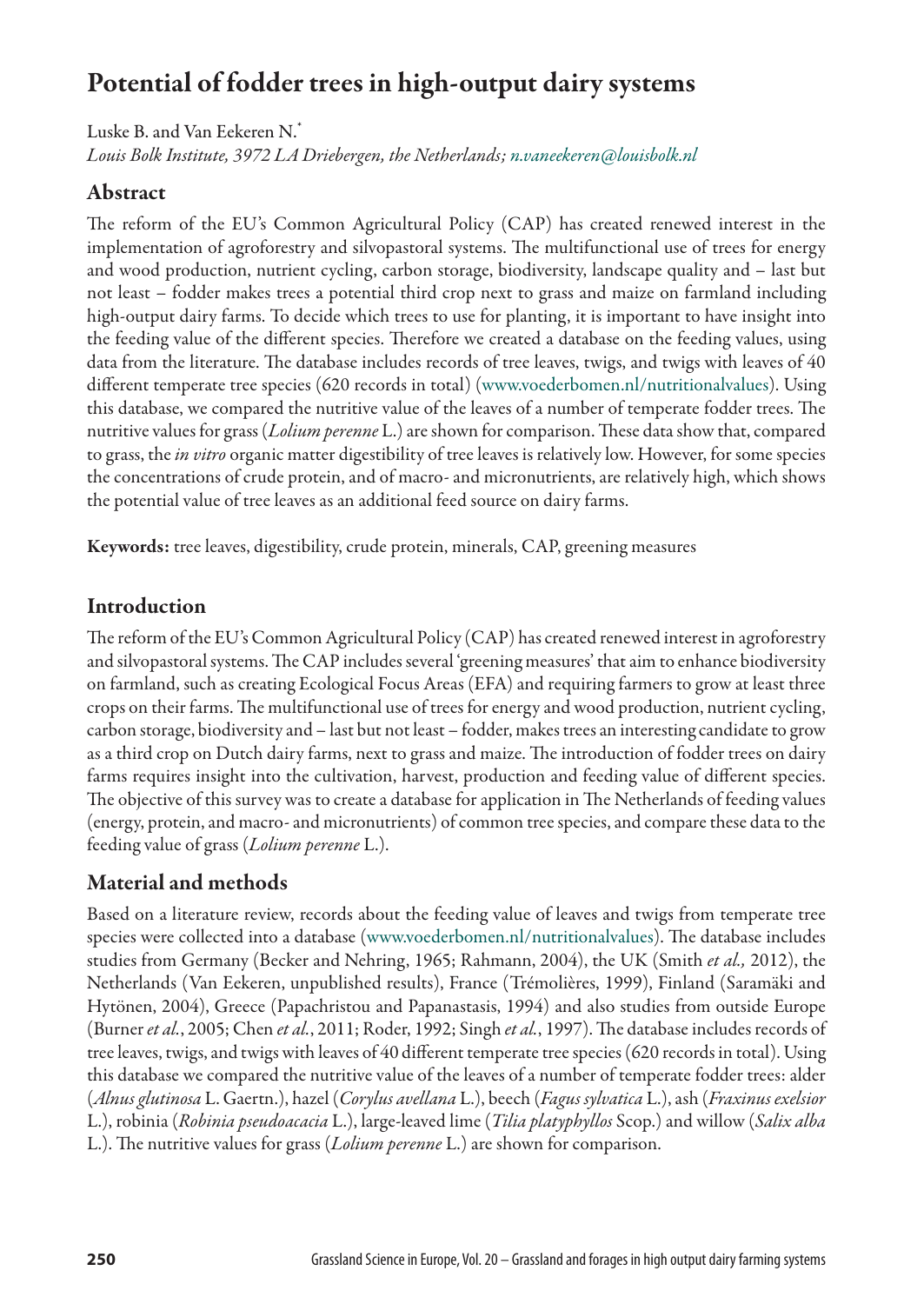#### Results

The literature study showed that there are ample data available on feeding values of temperate fodder trees. Compared to grass, the *in vitro* organic matter digestibility (OMD) of the different tree leaves is generally low (average values ranging from 30.6 to 57.8% for tree leaves, compared to 79% for grass) (Table 1). This is probably related to the high lignin and fibre content of tree leaves and/or the presence of secondary plant compounds such as tannins. Crude protein levels of the different tree species range from 15.7 to 21.4% of DM (Table 2). Some species, particularly lime (*T. platyphyllos*) and robinia (*R. pseudoacacia*) have a higher average crude protein content than perennial ryegrass in the Netherlands (16.5%) which could replace other protein sources in the diet. Average copper levels in tree leaves range from 7.7 to 15.3 mg kg<sup>-1</sup> for the different species, compared to 8.9 mg kg<sup>-1</sup> in grass (Table 3). Leaves of hazel and beech, particularly, contain high levels of copper. This micronutrient is of interest because in the Netherlands it is often lacking in the roughage for lactating cows and goats, and especially growing young stock.

#### Discussion and conclusions

Our analysis shows that various tree species are of interest in terms of their feeding value for livestock. Tree leaves could serve as alternative source of proteins, and of macro- and micronutrients. However, the records in the database show a considerable range in feeding values for the same tree species. This range is probably due to seasonal differences (Smith *et al.*, 2012), local soil conditions (Saramäki and Hytönen, 2004) and the ability of tree species to adapt to local conditions (Robinson, 2005). Unfortunately, most

| <b>Species</b>       | Common name       | Average | Min  | Max  | $\mathsf{n}$ |  |
|----------------------|-------------------|---------|------|------|--------------|--|
| Alnus glutinosa      | alder             | 48.1    | 10.4 | 69.1 | 6            |  |
| Corylus avellana     | hazel             | 47.7    | 46.4 | 50.0 | 3            |  |
| Fagus sylvatica      | beech             | 30.7    | 7.4  | 59.0 | 5            |  |
| Fraxinus excelsior   | ash               | 34.1    | 12.8 | 55.3 |              |  |
| Robinia pseudoacacia | robinia           | 56.7    | 37.3 | 77.4 |              |  |
| Salix spp.           | willow            | 57.8    | 4.5  | 70.5 | 5            |  |
| Tilia platyphyllos   | large-leaved lime | 30.6    | 15.0 | 46.2 |              |  |
| Lolium perenne       | grass             | 79.0    |      |      |              |  |

Table 1. *In vitro* organic matter digestibility (%) of tree leaves. Average, minimum, maximum values and number of records (n) found in the literature are provided.

Table 2. Crude protein levels in tree leaves (% of dry matter). Average, minimum, maximum values and number of records (n) found in the literature are provided.

| <b>Species</b>       | Average | Min  | Max  | $\mathsf{n}$ |  |
|----------------------|---------|------|------|--------------|--|
| Alnus glutinosa      | 19.2    | 14.4 | 26.2 | 6            |  |
| Corylus avellana     | 16.1    | 14.1 | 20.4 |              |  |
| Fagus sylvatica      | 18.0    | 14.3 | 23.3 | 18           |  |
| Fraxinus excelsior   | 15.7    | 5.9  | 26.8 | 8            |  |
| Robinia pseudoacacia | 20.4    | 11.6 | 27.0 | 16           |  |
| Salix spp.           | 15.9    | 9.8  | 23.1 | 10           |  |
| Tilia platyphyllos   | 21.4    | 15.3 | 28.0 | 13           |  |
| Lolium perenne       | 16.5    |      |      |              |  |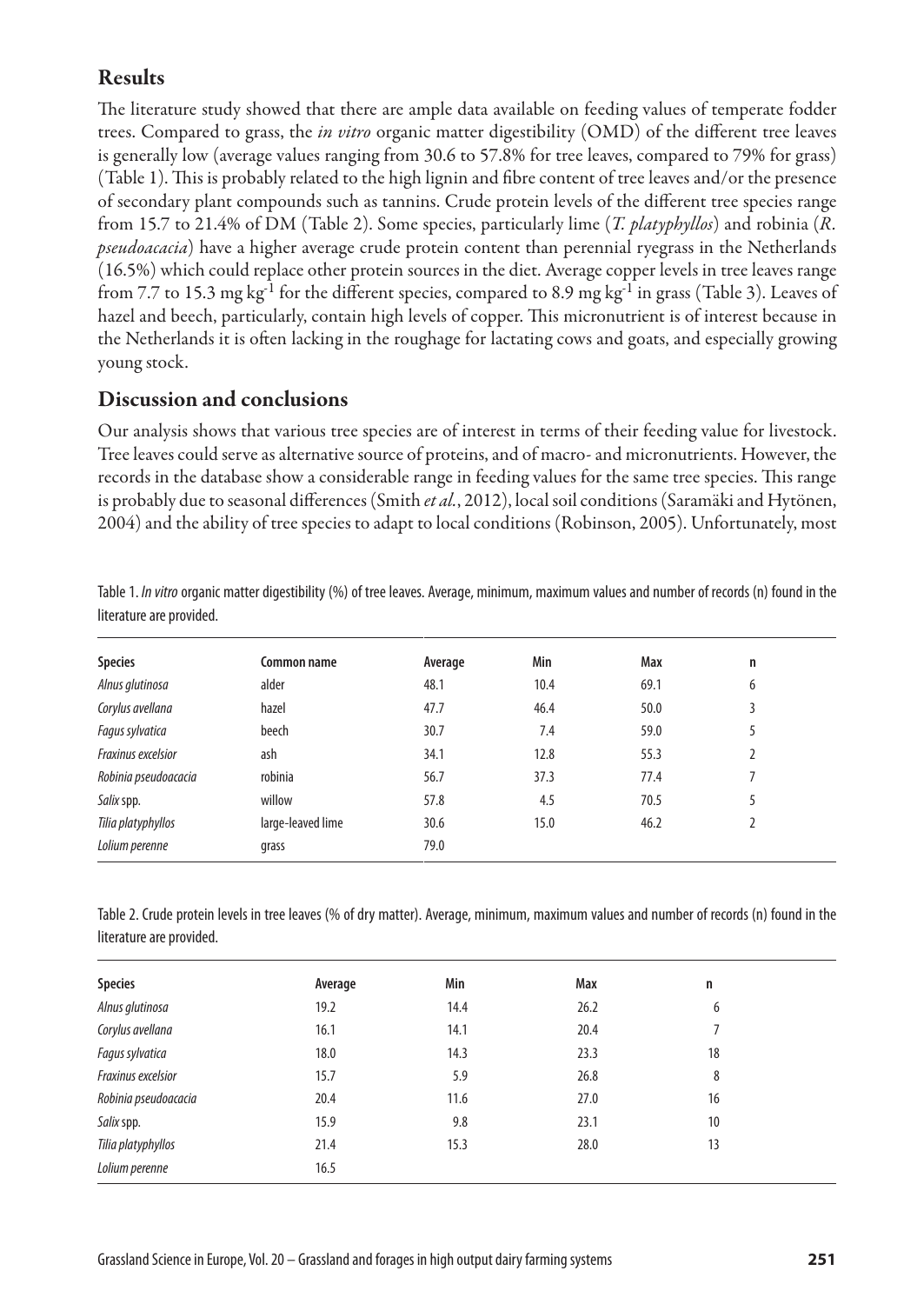Table 3: Copper levels in tree leaves (mg kg<sup>-1</sup> dry matter. Average, minimum, maximum values and number of records (n) found in the literature are provided.

| <b>Species</b>       | Average | Min  | Max  | n |  |
|----------------------|---------|------|------|---|--|
| Alnus glutinosa      | 12.3    | 6.0  | 20.0 | 4 |  |
| Corylus avellana     | 13.1    | 8.5  | 18.0 | 4 |  |
| Fagus sylvatica      | 15.3    | 6.5  | 24.0 |   |  |
| Fraxinus excelsior   | 10.0    | 10.0 | 10.0 |   |  |
| Robinia pseudoacacia | 7.7     | 7.0  | 8.3  | 2 |  |
| Salix spp.           | 8.3     | 5.5  | 12.9 | 5 |  |
| Tilia platyphyllos   | 8.0     | 8.0  | 8.0  |   |  |
| Lolium perenne       | 8.9     |      |      |   |  |
|                      |         |      |      |   |  |

studies did not record the soil conditions. Therefore, we are now conducting a follow-up field study to investigate the relation between feeding value of fodder trees and harvest date, soil type and soil fertility.

#### References

Becker M. and Nehring K. (1965) *Handbuch der Futtermittel 2. Band*. Verlag Paul Parey, Hamburg, Germany.

- Burner D.M., Pote D.H. and Ares A. (2005) Management effects on biomass and foliar nutritive value of *Robinia pseudoacacia* and *Gleditsia triacanthos* f. *inermis* in Arkansas, USA. *Agroforestry Systems* 65, 207-214.
- Chen Y., Zhao Y., Fu Z.Y., Ma Z.W., Qian F.C., Aibibuli A., Yang B., Abula R., Xu X.L. and Aniwaer A. (2011) Chemical composition and *in vitro* ruminal fermentation characteristics of tetraploid black locust (*Robinia pseaudoacacia* L*.*)*. Asian Journal of Animal Veterinary Advances* 2011, 1-9.
- Papachristou T.G. and Papanastasis V.P. (1994) Forage value of Mediterranean deciduous woody fodder species and its implication to management of silvo-pastoral systems for goats. *Agroforestry Systems* 27, 269-282.
- Rahmann G. (2004) Gehölzfutter eine neue quelle für die öcologische tiernährung. *Landbouforschung Völkenrode Sonderheft* 272, 29-42.
- Robinson B., Mills T., Green S., Chancarel B., Clothier B., Fung L., Hurts S. and McIvor I. (2005) Trace element accumulation by poplar and willows. *New Zealand Journal of Agricultural Research* 48, 489-497.
- Roder W. (1992) Experiences with tree fodders in temperate regions of Bhutan. *Agroforestry Systems* 17, 263-270.
- Saramäki J. and Hytönen J. (2004) Plantations of silver birch (*Betula pendula* Roth) and downy birch (*Betula pubescens* Ehrh.) on former agricultural soils. *Baltic Forestry* 10 (1), 1-11.
- Singh P., Chaudhary L.C., Verma A.K. and Pathak N.N. (1997) Nutritive value of Robinia (*Robinia pseudoacacia*) leaves in growing soviet chinchilla rabbits. *World Rabbit Science* 5, 135-137.
- Smith J., Leach K., Rinne M., Kuoppala K. and Padel S. (2012) Integrating willow-based bioenergy and organic dairy production –the role of tree fodder for feed supplementation. In: Rahmann G. and Godinho D. (eds) *Tackling the future challenges of organic husbandry. Proceedings of the 2nd OAHC*, Hamburg/Trenthorst, Germany, pp. 394-397.
- Trémolières M., Schnitzler A., Sanchez- Pérez J-M. and Schmitt D. (1999) Changes in foliar nutrient content and resorption in *Fraxinus excelsior* L., *Ulmus minor* Mill. and *Clematis vitalba* L. after prevention of floods. *Annals of Forest Science* 56, 641-650.